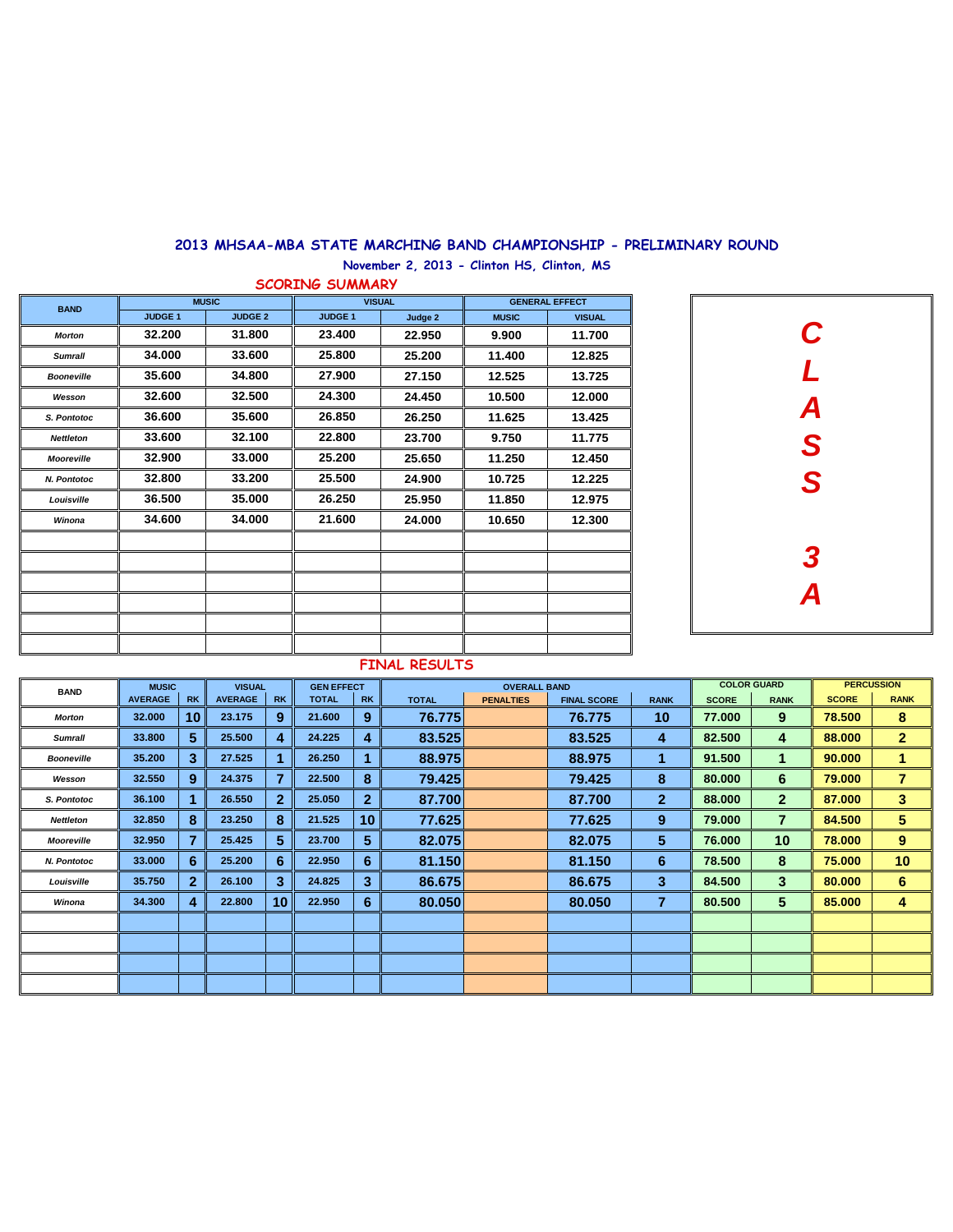| 2013 MHSAA-MBA STATE MARCHING BAND CHAMPIONSHIP - PRELIMINARY ROUND |  |
|---------------------------------------------------------------------|--|
| <b>RESULTS</b>                                                      |  |

|                 | <b>MUSIC</b> |              | <b>VISUAL</b>     |              | <b>GEN EFFECT</b> |              | <b>OVERALL BAND</b> |              | <b>COLOR GUARD</b>   |              | <b>PERCUSSION</b> |              |  |
|-----------------|--------------|--------------|-------------------|--------------|-------------------|--------------|---------------------|--------------|----------------------|--------------|-------------------|--------------|--|
| <b>RANK</b>     | <b>Band</b>  | <b>Score</b> | <b>Band</b>       | <b>Score</b> | <b>Band</b>       | <b>Score</b> | <b>Band</b>         | <b>Score</b> | <b>Band</b>          | <b>Score</b> | <b>Band</b>       | <b>Score</b> |  |
|                 | S. Pontotoc  | 36.100       | <b>Booneville</b> | 27.525       | <b>Booneville</b> | 26.250       | Booneville          | 88.975       | <b>Booneville</b>    | 91.500       | <b>Booneville</b> | 90.000       |  |
| 2               | Louisville   | 35.750       | S. Pontotoc       | 26.550       | S. Pontotoc       | 25.050       | S. Pontotoc         | 87.700       | S. Pontotoc          | 88.000       | Sumrall           | 88.000       |  |
| 3               | Booneville   | 35.200       | Louisville        | 26.100       | Louisville        | 24.825       | Louisville          | 86.675       | 84.500<br>Louisville |              | S. Pontotoc       | 87.000       |  |
| 4               | Winona       | 34.300       | Sumrall           | 25.500       | Sumrall           | 24.225       | Sumrall             | 83.525       | Sumrall              | 82.500       | Winona            | 85.000       |  |
| 5               | Sumrall      | 33.800       | Mooreville        | 25.425       | Mooreville        | 23.700       | Mooreville          | 82.075       | Winona               | 80.500       | Nettleton         | 84.500       |  |
| 6               | N. Pontotoc  | 33.000       | N. Pontotoc       | 25.200       | N. Pontotoc       | 22.950       | N. Pontotoc         | 81.150       | Wesson               | 80.000       | Louisville        | 80.000       |  |
| 7               | Mooreville   | 32.950       | Wesson            | 24.375       | #N/A              | #N/A         | Winona              | 80.050       | Nettleton            | 79.000       | Wesson            | 79.000       |  |
| 8               | Nettleton    | 32.850       | Nettleton         | 23.250       | Wesson            | 22.500       | Wesson              | 79.425       | N. Pontotoc          | 78.500       | Morton            | 78.500       |  |
| 9               | Wesson       | 32.550       | Morton            | 23.175       | Morton            | 21.600       | Nettleton           | 77.625       | Morton<br>77.000     |              | Mooreville        | 78.000       |  |
| 10              | Morton       | 32.000       | Winona            | 22.800       | Nettleton         | 21.525       | Morton              | 76.775       | Mooreville           | 76.000       | N. Pontotoc       | 75.000       |  |
| 11              | #N/A         | #N/A         | #N/A              | #N/A         | #N/A              | #N/A         | #N/A                | #N/A         | #N/A                 | #N/A         | #N/A              | #N/A         |  |
| 12 <sub>2</sub> | #N/A         | #N/A         | #N/A              | #N/A         | #N/A              | #N/A         | #N/A                | #N/A         | #N/A<br>#N/A         |              | #N/A              | #N/A         |  |
| 13              | #N/A         | #N/A         | #N/A              | #N/A         | #N/A              | #N/A         | #N/A                | #N/A         | #N/A<br>#N/A         |              | #N/A              | #N/A         |  |
| 14              | #N/A         | #N/A         | #N/A              | #N/A         | #N/A              | #N/A         | #N/A                | #N/A         | #N/A<br>#N/A         |              | #N/A              | #N/A         |  |
| 15              | #N/A         | #N/A         | #N/A              | #N/A         | #N/A              | #N/A         | #N/A                | #N/A         | #N/A<br>#N/A         |              | #N/A              | #N/A         |  |
| 16              | #N/A         | #N/A         | #N/A              | #N/A         | #N/A              | #N/A         | #N/A                | #N/A         | #N/A<br>#N/A         |              | #N/A              | #N/A         |  |